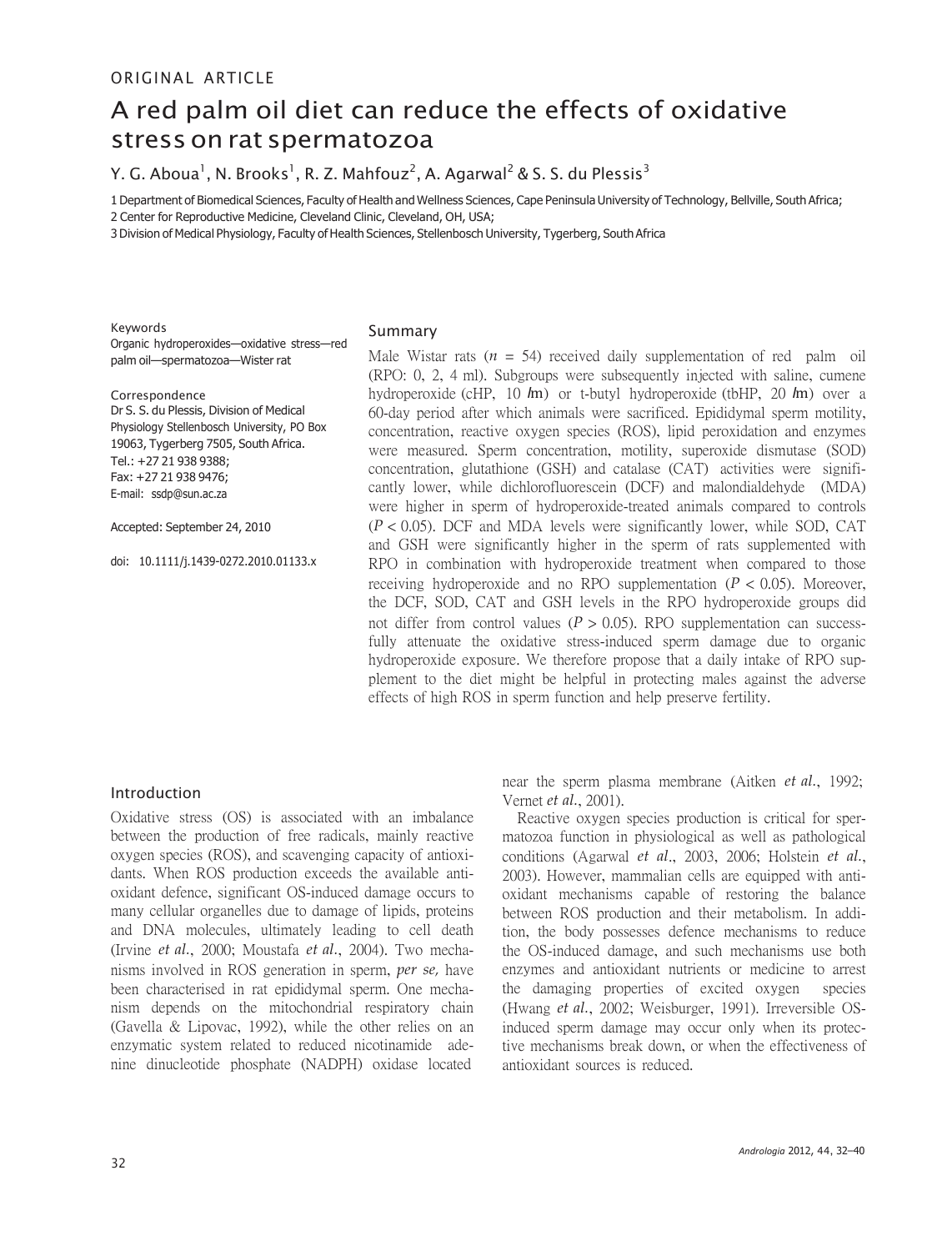A large number of studies have suggested that antioxidant nutrients and/or medicines play a protective role in human health (Aruoma, 1999; Fang *et al.*, 2002; Devasagayam *et al.*, 2004). Crude red palm oil (RPO) is known to be the richest natural plant source of carotenoids in terms of provitamin A equivalents, such as *a*-carotene and *b*carotene (Sundram *et al.*, 2003). Isong *et al.* (1997) had shown that RPO exerted effects on reproductive capacity through improving the efficiency of protein biosynthesis or utilisation in a way that was favourable to sex hormone function in rats fed with RPO-supplemented diet. It is also likely that RPO provided vitamin A, which is known to play a part in reproduction through the synthesis of sexual steroids (Alais & Linden, 1991), embryogenesis and spermatogenesis (McArdle & Ashworth, 1999).

Studies have shown that exposure to organic hydroperoxides such as t-butyl hydroperoxide (tbHP) and cumene hydroperoxide (cHP) dramatically increases the level of lipid peroxidation (LPO) and enhances ROS generation in rats. Organic hydroperoxides have been extensively used as model pro-oxidants to induce OS in various *in vivo* systems (Sestili *et al.*, 1998; Chen *et al.*, 2000; Kumar *et al.*, 2002; Kaur *et al.*, 2006a,b; Kumar & Muralidhara, 2007).

The aim of this study was two-fold, (i) To create an *in vivo* animal model to study the effects of OS on rat sperm caused by organic hydroperoxides and (ii) To study the effect of RPO supplementation on this induced OS model.

## Materials and methods

## Animal care and experimental protocol

Ethical approval was obtained from the Institutional Review Board at Cape Peninsular University of Technology. Male Wistar rats aged 10–12 weeks were randomly placed in three groups and fed daily 25 g standard rat chow (SRC) (Epol Ltd., Johannesburg, South Africa) with *ad lib* access to water. Group 1 received no supplement while the food of groups 2 and 3 was supplemented with 2 and 4 ml RPO (Carotino SDN BHD Co: 69046-T, Johar-Bahru, Malaysia) in 25 g SRC per day respectively. Each group was further divided into three subgroups. These subgroups were injected intra-peritoneally with either saline (0.5 ml), 10 *l*m cHP (0.5 ml, 80% aqueous, Sigma Chemical Co., Johannesburg, South Africa) or 20 *l*m tbHP (0.5 ml, 70% aqueous, Sigma Chemical Co.) respectively. The injections were performed daily for five consecutive days per week over a 60-day period in order to target at least one complete cycle of spermatogenesis. Body weights were recorded at onset and completion of the experimental period. Immediately after sacrificing the

animals, the testes and epididymes were excised and weighed. The caudal epididymis was subsequently rinsed, and gently minced in 1.5 ml of phosphate buffered saline (PBS, Sigma Chemical Co.) containing no calcium and magnesium. The fragments were allowed to sediment, and the supernatant containing epididymal sperm retrieved for further analysis. Rats fed with SRC and injected with saline are referred to as control.

# Sperm count and motility

Epididymal sperm count was determined by the method as described in the WHO Manual (WHO, 1999). Briefly a <sup>50</sup> *l*l aliquot of epididymal sperm was diluted with 95 *l*l diluent (50 g sodium bicarbonate, 10 ml 35% formalin, and 0.25 g trypan blue were added and made up to a final volume of 1000 ml with distilled water). A cover slip was secured to the counting chambers of a Neubauer type haemocytometer (Marienfeld, Germany). Approximately <sup>10</sup> *l*l of the thoroughly mixed diluted specimen was transferred to each of the counting chambers of the haemocytometer, which was allowed to stand for 5 min in a humid chamber to prevent drying. The cells sediment during this time and were counted with a light microscope at 40· magnification.

For the manual determination of sperm motility, one drop of sperm suspended in PBS, was placed on a glass microscope slide. Ten random fields were scored for the number of motile and non-motile sperm. Motility was expressed as a percentage of motile sperm compared to the total number of cells observed.

## Assessment of ROS

Both ROS and lipid peroxidation (LPO) levels were assessed in epididymal sperm using a microplate reader (GloMax Multi Detection System, Promega, UK).

Reactive oxygen species were measured using 2¢7¢ dichlorofluorescin (DCFH, Sigma Chemical Co.) as the probe (Driver *et al.*, 2000). The nonfluorescent DCFH oxidises rapidly in presence of ROS to the highly fluorescent dichlorofluorescein (DCF). DCFH (10 *l*mol) was added to <sup>100</sup> *l*l of medium or samples and incubated for 45 min at room temperature (in dark) in a 96 well microplate. Fluorescence intensity was measured at 530 nm emission (485 nm excitation). DCF production was expressed as relative fluorescence units (RFU).

## Assessment of lipid peroxidation

Malondialdehyde (MDA) levels indicate the amount of cellular damage secondary to LPO and have been widely adopted as a measure of free radical formation. In this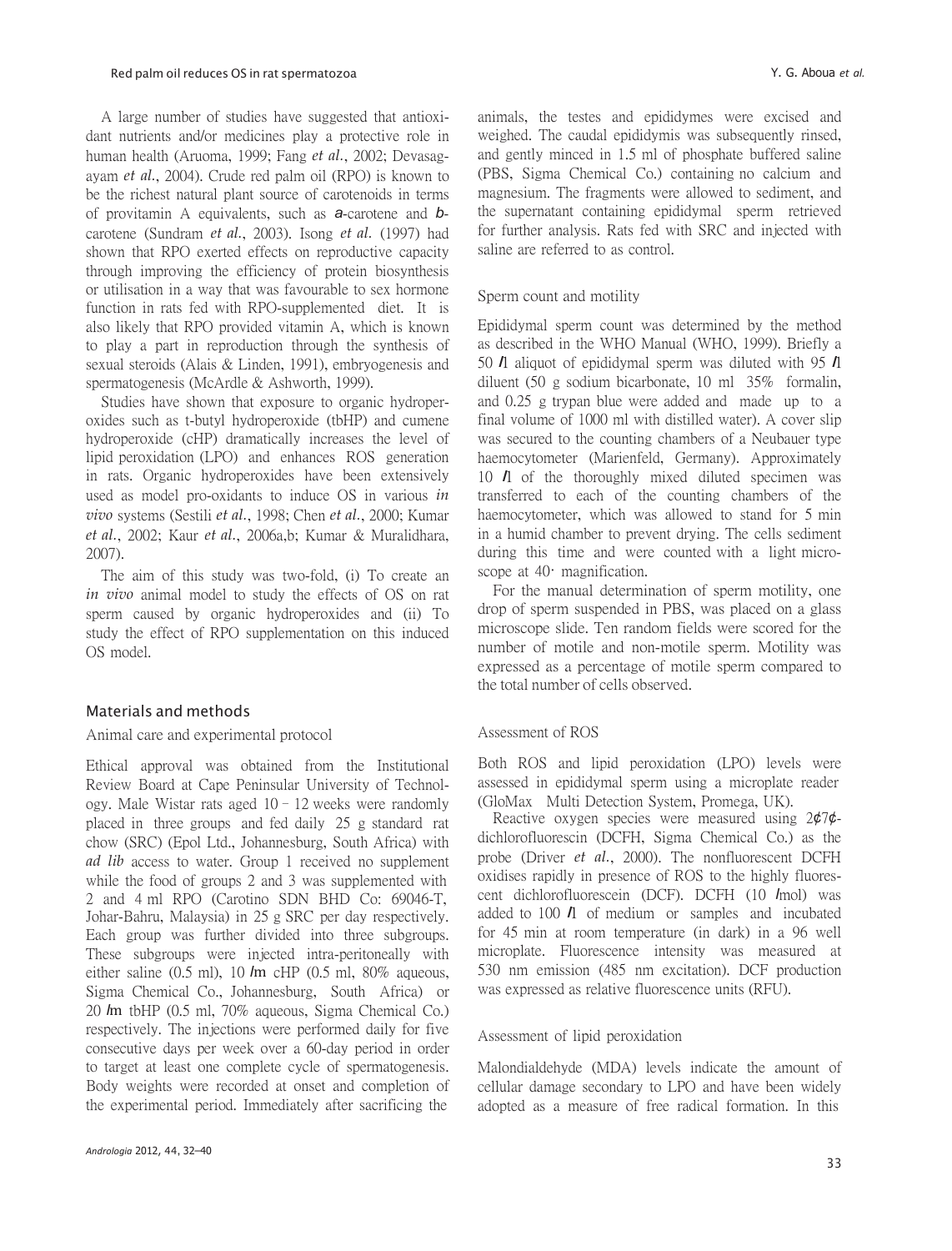study, LPO was quantified by measuring the formation of thiobarbituric acid reactive substances (TBARS) and expressed as nmol MDA formed (Draper *et al.*, 1993). In short, 50  $\hbar$  of epididymal sperm  $(0.1 \cdot 10^6)$  was added to 6.25 *l*l cold butulated hydroxyl toluene/ethanol (4 nm) and 50 *l*l of ortho-phosphoric acid (0.2 m) in an Eppendorf tube. After mixing for 10 s, 6.25 *l*l of thiobarbituric acid reagent (0.11 m) was added and then heated to 90 C (45 min). Samples were subsequently cooled on ice (2 min) and then at room temperature (5 min) before addition of n-butanol (500 *l*l) and saturated NaCl (50 *l*l). The Eppendorf tubes were centrifuged (16 500 g, 2 min, 4 C) and 300 *l*l supernatant (top butanol) was transferred to 96 well plates and absorbance was measured (532 and 572 nm).

# Assessment of antioxidant activities

Superoxide dismutase (SOD), catalase (CAT) and glutathione (GHS) activities were determined in epididymal sperm by ready made kits/reagents and assessed using a microplate reader.

Superoxide dismutase activity was determined from the conversion of xanthine and oxygen to uric acid and hydrogen peroxide  $(H_2O_2)$  by xanthine oxidase to form superoxide anion (O ). The O then converts WST-1 to 2 2 WST-1 formazan, a coloured product that absorbs light at 450 nm. The relative SOD activity of the experimental sample is determined from percentage inhibition of the rate of formation of WST-1 formazan. The assay was conducted according to the protocol provided by the manufacturer (Assay Designs, Ann Arbor, MI, USA) using  $0.1 \cdot 10^6$  cells.

Catalase fluorometric detection Kit is a sensitive assay which utilises a non fluorescent detection reagent that is converted to resorufin (excitation 530–571 nm, and emission 590 – 600 nm) in the presence of perioxidase and  $H_2O_2$ substrate left over from the CAT reaction (Zhou *et al.*, 1997). In brief, 50  $\hbar$  of H<sub>2</sub>O<sub>2</sub> (40  $\hbar$ m) solution was added to <sup>50</sup> *l*l of standard or samples in a 96 well plate and incubated at room temperature for 45 min. Subsequently, <sup>100</sup> *l*l of the reaction cocktail (freshly prepared) was added to each well according to the manufacturer's protocol (Assay Designs). CAT activity was expressed as RFU.

The GSH assay is based on the conversion of a luciferin derivative into luciferin in the presence of GSH, catalysed by glutathione S-transferase (GST). The signal generated in a coupled reaction with firefly luciferase is proportional to the amount of GSH present in the sample. In short, 50 *l*l of epididymal sperm (50 000 cells) was added to <sup>50</sup>*l*l of prepared GSH-Glo Reagent 2X and incubated at room temperature for 30 min. Subsequently, <sup>100</sup> *l*l of prepared Luciferin Detection Reagent was added and incubated for 15 min before reading luminescence (Promega, UK). The activity of GSH was expressed as relative luminescence units (RLU).

# Statistical analyses

GaphPad prism version 4 for Windows (GraphPad Software, San Diego, CA, USA, http://www.graphpad.com) was used for all statistical evaluations and graphical representations. Data are expressed as mean  $\pm$ SEM. For comparative studies, Student's *t*-test (two groups' comparisons) or one-way analysis of variance (anova, >2 groups' comparisons) test with Bonferroni correction as a *post-hoc test* for base pair comparisons (if *P* < 0.05) were used for statistical analyses. Differences were regarded as statistically significant if *P* < 0.05 and highly significant if *P* < 0.001.

# Results

Comparison of animal related parameters

Body, testicular and epididymal weights were comparable in all study groups  $(P > 0.05$  for all, Table 1). However, the epididymal sperm concentration in animals injected with 10  $\text{Im}$  cHP (13.22  $\pm$  0.74  $\cdot$  10<sup>7</sup> ml<sup>21</sup>, *P* < 0.01) and

20 *l*m tbHP (14.22 ± 1.10·10<sup>7</sup>ml)<sup>1</sup> , *P* < 0.05) was significantly reduced compared to control  $(18.85 \pm 1.34 \cdot$  $10^7$  ml<sup> $>1$ </sup>). Similarly, the sperm motility in animals injected with 10 *l*m cHP (65.00 ± 3.65%) and 20 *l*m tbHP (65.83  $\pm$  5.06%) showed a significant decrease  $(P < 0.01)$  compared to the control  $(86.67 \pm 3.33\%)$ . Interestingly, the sperm concentration and sperm motility of animals supplemented with (2 and 4 ml) RPO were in the normal range when compared to the control group despite the hydroperoxide treatment.

# Intracellular sperm ROS production

Animals injected with 10  $\text{Im}$  of cHP (31 585  $\pm$  1851 RFU) showed a significant  $(P < 0.001)$  increase in DCF levels in their sperm compared to those injected with saline (19 308  $\pm$  682 RLU) (Fig. 1). The amounts of DCF were significantly lower in rats injected with cHP and receiving the 2 ml  $(22\ 434 \pm 1774 \text{ RFU}, P < 0.01)$  and 4 ml (19 329 ± 2313 RFU, *P* < 0.001) RPO supplementation with their diet versus the group injected with cHP and fed only with SRC  $(31\,585 \pm 1851)$  RFU) (Fig. 1). The production of DFC in sperm of rats injected with 20 *l*m tbHP (30 500 ± 1630 RFU, *P* < 0.001) was significantly increased compared to those injected with saline (19 308  $\pm$  682 RFU) (Fig. 1). Interestingly, the amount of DCF produced in the sperm of rats fed with 2 ml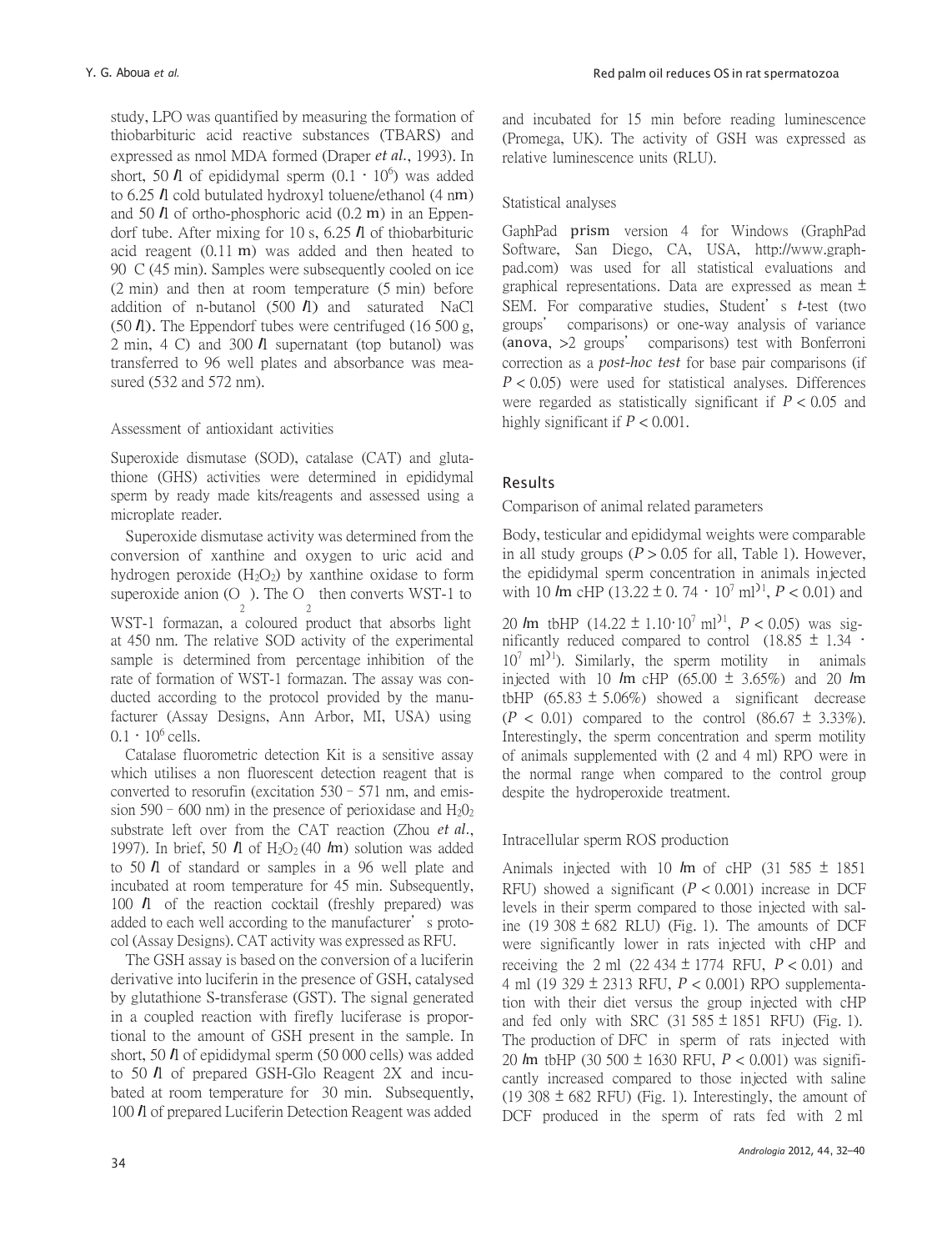|                                                                                                    | Group 1           |                     |                     | Group <sub>2</sub> |                   |                   | Group <sub>3</sub> |                   |                  |
|----------------------------------------------------------------------------------------------------|-------------------|---------------------|---------------------|--------------------|-------------------|-------------------|--------------------|-------------------|------------------|
|                                                                                                    | SRC               |                     |                     | $SRC + 2$ ml RPO   |                   |                   | $SRC + 4$ ml RPO   |                   |                  |
|                                                                                                    | Saline            | ŧ                   | tbHP                | Saline             | 오<br>동            | <b>thHP</b>       | Saline             | 웋                 | tbHP             |
| Body weight (g)                                                                                    | $404.7 \pm 20.13$ | $397.0 \pm 20.69$   | $413.8 \pm 16.41$   | $411.0 \pm 14.23$  | $370.5 \pm 12.99$ | $404.7 \pm 20.64$ | $393.8 + 9.65$     | $374.3 \pm 10.61$ | $394.0 \pm 8.74$ |
| Testicular weight (g)                                                                              | $3.88 \pm 0.06$   | $3.94 \pm 0.06$     | $3.77 \pm 0.12$     | $3.92 \pm 0.12$    | $3.84 \pm 0.13$   | $3.53 \pm 0.26$   | $3.82 \pm 0.12$    | $3.87 \pm 0.12$   | $3.75 \pm 0.11$  |
| Epididymal weight (g)                                                                              | $0.53 \pm 0.01$   | $0.49 \pm 0.01$     | $0.51 \pm 0.01$     | $0.49 \pm 0.02$    | $0.47 \pm 0.01$   | $0.49 \pm 0.01$   | $0.48 \pm 0.03$    | $0.48 \pm 0.01$   | $0.49 \pm 0.02$  |
| Sperm concentration                                                                                | $8.85 \pm 1.34$   | $13.22 \pm 0.74***$ | $14.22 \pm 1.10*$   | $17.27 \pm 2.04$   | $15.00 \pm 1.67$  | $15.70 \pm 1.76$  | $14.33 \pm 1.81$   | $16.40 \pm 2.31$  | $.5.43 \pm 1.84$ |
| $(10^{7} \text{ ml}^{31})$                                                                         |                   |                     |                     |                    |                   |                   |                    |                   |                  |
| Motility (%)                                                                                       | $86.67 \pm 3.33$  | $65.00 \pm 3.65***$ | $65.83 \pm 5.06***$ | $82.50 \pm 3.81$   | $82.50 \pm 3.81$  | $79.17 \pm 3.51$  | $79.17 \pm 7.00$   | $75.00 \pm 4.835$ | $75.00 \pm 5.00$ |
| cHP, cumene hydroperoxide; RPO, red palm oil; SRC, standard rat chow; tbHP, t-butyl hydroperoxide. |                   |                     |                     |                    |                   |                   |                    |                   |                  |
| Values are expressed as mean $\pm$ SEM. *P < 0.05 versus saline, **P < 0.01 versus saline.         |                   |                     |                     |                    |                   |                   |                    |                   |                  |



*Andrologia* 2012, 44, 32–40

Values are expressed as mean ± SEM. \**P* < 0.05 versus saline, \*\**P* < 0.01 versus saline.



Fig. 1 Effects of cumene hydroperoxide (cHP) and red palm oil (RPO) on dichlorofluorescein (DCF) fluorescence (reactive oxygen species levels) in rat sperm  $(n = 6)$ .



Fig. 2 Effects of t-butyl hydroperoxide (tbHP) and red palm oil (RPO) on dichlorofluorescein (DCF) fluorescence (reactive oxygen species levels) in rat sperm (*n* = 6).



Fig. 3 Effects of cumene hydroperoxide (cHP) and red palm oil (RPO) on malondialdehyde (MDA) formation and thus lipid peroxidation in rat sperm  $(n = 6)$ .

(19 849 ± 1798 RFU, *P* < 0.001) or 4 ml (20 424 ± 1184 RFU, *P* < 0.001) supplementation of RPO in addition to 20 *l*m tbHP injection showed a significant decrease when compared to rats receiving SRC only and injected with tbHP (30 500  $\pm$  1630 RFU). RPO supplementation alone did not affect DCF production (data not shown) (Fig. 2).

# Lipid peroxidation of spermatozoa

Rats injected with 10 *l*m cHP and receiving SRC only, showed a significant increase in MDA in their sperm  $(23.91 \pm 0.70 \text{ nmol}, P < 0.001)$  versus those injected with saline (21.12  $\pm$  0.48 nmol) (Fig. 3). On the other hand, the amount of MDA produced in the sperm of rats fed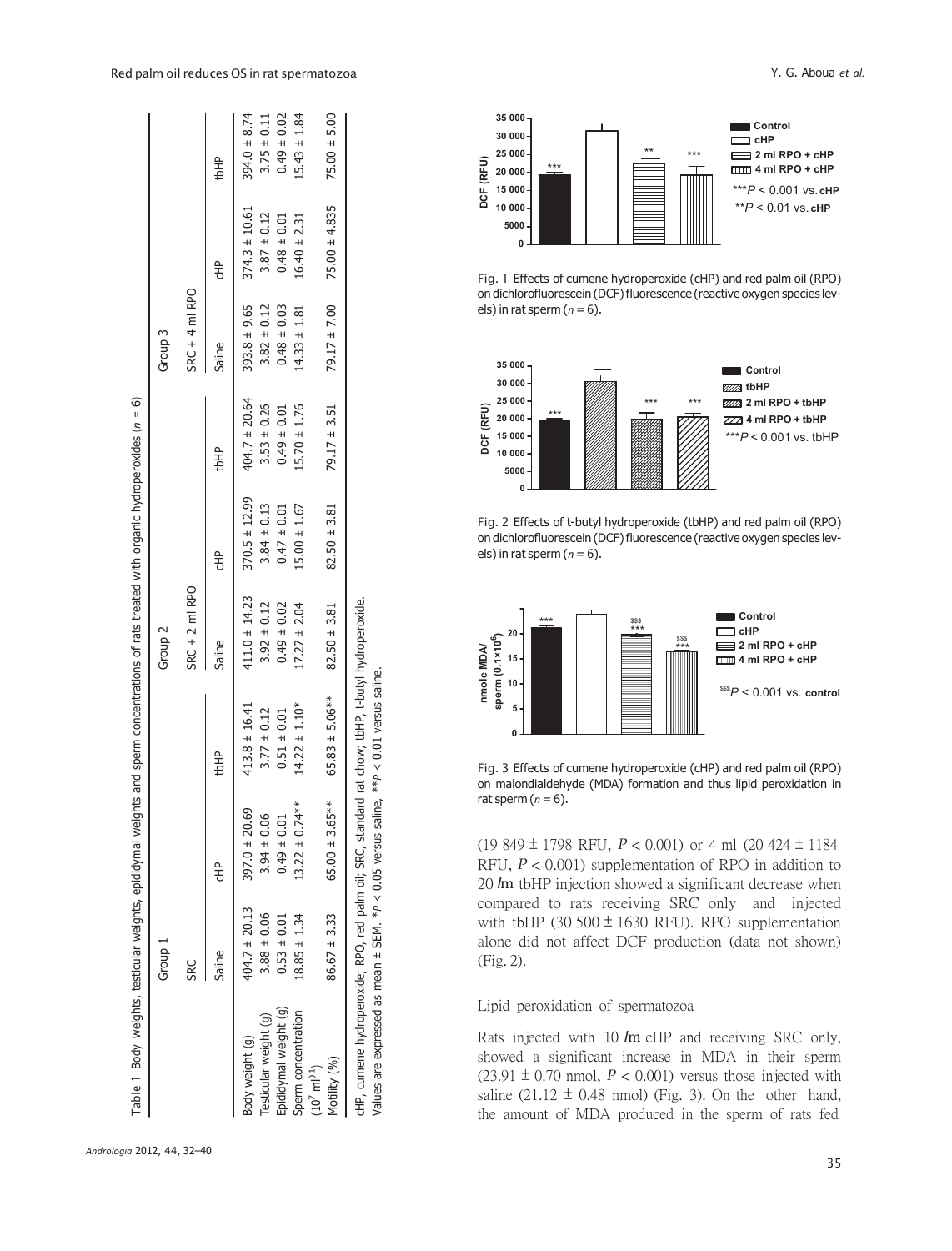

Fig. 4 Effects of t-butyl hydroperoxide (tbHP) and red palm oil (RPO) on malondialdehyde (MDA) formation and thus lipid peroxidation in rat sperm  $(n = 6)$ .

with 2 ml (19.82  $\pm$  0.31 nmol,  $P < 0.001$ ) or 4 ml  $(16.42 \pm 0.32 \text{ nmol}, P < 0.001)$  supplemented with RPO and 10 *l*m cHP injection also decreased significantly when compared to rats receiving SRC only and injected with 10  $\text{Im}$  cHP (23.91  $\pm$  0.70 nmol) as well as those fed with only SRC and injected with saline (Fig. 3). However, there were no significant differences in the amount of MDA in the sperm of rats injected with saline and receiving 2 or 4 ml RPO supplementation when compared to those receiving only SRC and injected with saline (data not shown). Figure 4 shows that rats injected with 20 *l*m tbHP and receiving SRC only, had a significant increase in MDA in their sperm  $(23.45 \pm 0.58 \text{ nmol}, P < 0.05)$ compared to those injected with saline  $(21.12 \pm$ 0.48 nmol). The amount of MDA produced in the sperm of rats supplemented with  $2 \text{ ml}$  (19.89  $\pm$  0.32 nmol,  $P < 0.001$ ) or 4 ml (16.42  $\pm$  0.32 nmol,  $P < 0.001$ ) RPO in addition to the 20 *l*m tbHP injection also decreased significantly when compared to rats receiving SRC only and injected with 20 *l*m tbHP. Moreover, the levels of MDA in the sperm of rats injected with 20 *l*m tbHP and receiving 4 ml RPO supplementation in SRC also significantly decreased  $(16.42 \pm 0.32 \text{ nmol}, P < 0.01)$  compared to those fed with only SRC and injected with saline  $(21.12 \pm 0.48 \text{ nmol})$  (Fig. 4). The supplementation of RPO alone did not affect the amount of MDA in rats injected with saline (data not shown).

#### Antioxidant activities of spermatozoa

#### *Superoxide dismutase*

Figures 5 and 6 show that the concentrations of SOD in the sperm<sub>11</sub> of rats injected with cHP (0.7762  $\pm$ 0.0091 U *l*l )1 U  $\Lambda$ ,  $P < 0.05$ ) had decreased significantly compared to the control  $(0.8126 \pm 0.0108 \text{ U \AA}^2)$ . However, the con- 4 ml RPO and injected with cHP did not show a significentrations of SOD in the epididymal sperm of rats injected with cHP or tbHP and fed with RPO did not differ from the control. The supplementation of RPO alone did not affect the production of SOD in rats (data not shown).



Fig. 5 Effects of cumene hydroperoxide (cHP) and red palm oil (RPO) on superoxide dismutase (SOD) production in rat sperm (*n* = 6).



Fig. 6 Effects of t-butyl hydroperoxide (tbHP) and red palm oil (RPO) on superoxide dismutase (SOD) production in rat sperm (*n* = 6).



Fig. 7 Effects of cumene hydroperoxide (cHP) and red palm oil (RPO) on catalase production in rat sperm (*n* = 6).

#### *Catalase*

The fluorescence in the sperm of rats injected with cHP (52 499  $\pm$  2002 RFU,  $P < 0.001$ ) decreased significantly compared to those injected with saline (72 605  $\pm$  2080) RFU). However, the sperm of rats fed with 4 ml RPO and injected with cHP (65 310  $\pm$  3140 RFU,  $P < 0.05$ ) had a significant increase in fluorescence compared to those injected with cHP and fed with SRC only  $(52 499 \pm 2002$  RFU) (Fig. 7). The sperm of rats fed with cant difference in fluorescence when compared to the control. Similarly, from Fig. 8 it can be seen that rats injected with tbHP (49 218 ± 6647 RFU, *P* < 0.05) had a significant decrease in their sperm fluorescence compared to those injected with saline  $(72\,605 \pm 2080)$  RFU).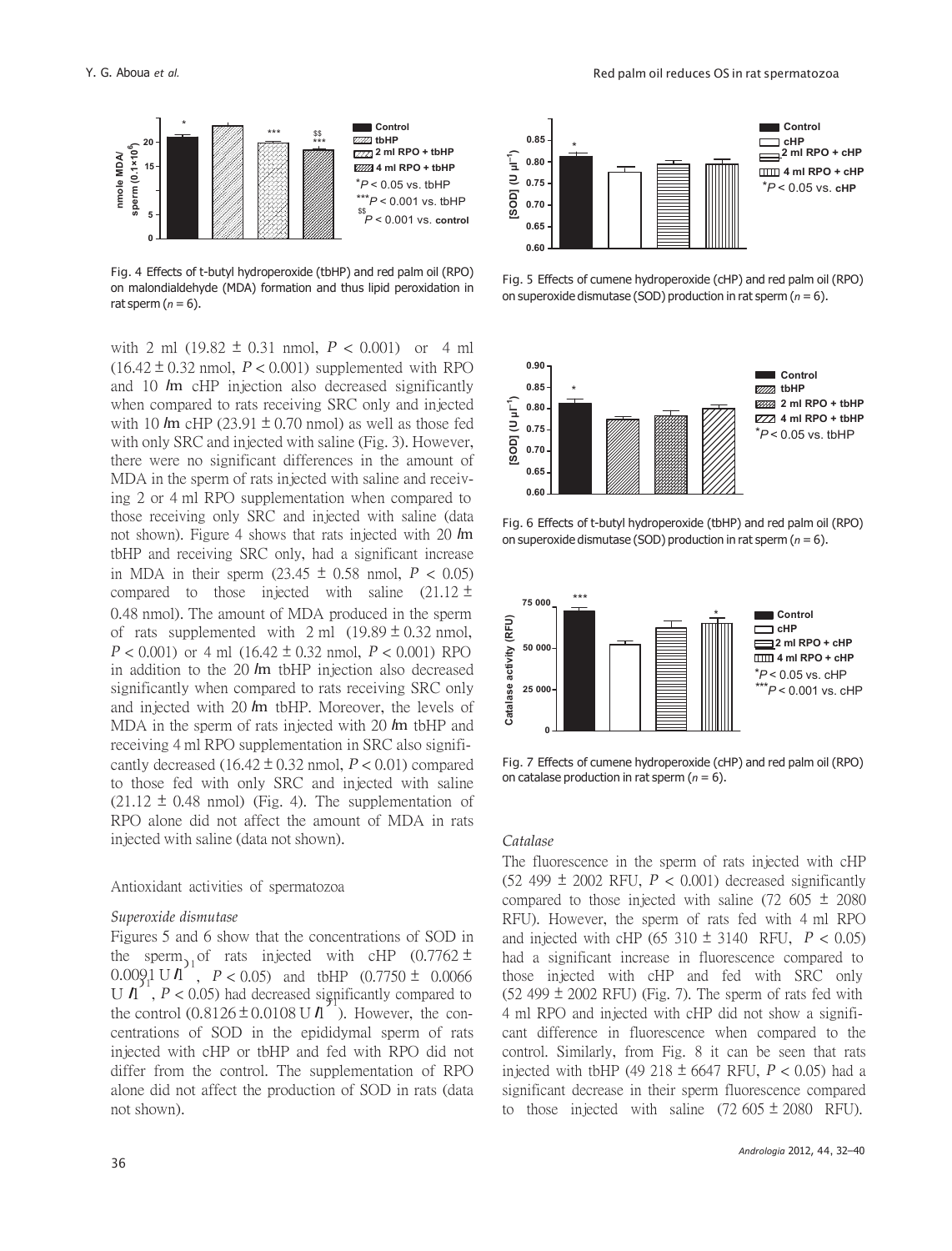

**Control tzzza** tbHP **2 ml RPO + tbHP 4 ml RPO + tbHP** \**P* < 0.05 vs. tbHP  $*$  $P$  < 0.01 vs. tbHP

Fig. 8 Effects of t-butyl hydroperoxide (tbHP) and red palm oil (RPO) on catalase production in rat sperm (*n* = 6).



Fig. 9 Effects of cumene hydroperoxide (cHP) and red palm oil (RPO) on glutathione (GSH) production in rat sperm (*n* = 6).



Fig. 10 Effects of t-butyl hydroperoxide (tbHP) and red palm oil (RPO) on glutathione (GSH) production in rat sperm (*n* = 6).

However, the sperm of rats fed with 2 ml (67 533  $\pm$  3905 RFU, *P* < 0.05) or 4 ml (72 559 ± 2094 RFU, *P* < 0.01) RPO and injected with cHP showed a significant increase in fluorescence when compared to those of animals injected with cHP and fed with SRC only  $(49\ 218 \pm 6647)$ RFU). The sperm of rats receiving 2 or 4 ml RPO supplementation and simultaneously injected with cHP had no increase in fluorescence compared to the control. The supplementation of RPO did not affect the CAT activity fluorescence (data not shown).

#### *Glutathione*

From Figs 9 and 10, it can be seen that the formation of luciferase in the sperm of animals injected with cHP (15 192  $\pm$  806.6 RLU,  $P < 0.05$ ) and tbHP (15 126  $\pm$ 598.6 RLU,  $P < 0.001$ ) ,respectively, was significantly decreased compared to the control group (19 669  $\pm$  1697

Table 2 Correlations between sperm concentration, motility, reactive oxygen species production, lipid peroxidation (LPO), superoxide dismutase (SOD), catalase (CAT) and glutathione (GSH) activities after cumene hydroperoxide (cHP), t-butyl hydroperoxide (tbHP) and red palm  $\phi$ (RPO) exposure

| 0.05 VS. IDHP         |              |   |            |              |            |            |            |
|-----------------------|--------------|---|------------|--------------|------------|------------|------------|
| $: 0.01$ vs. tbHP     |              |   | <b>DCF</b> | <b>TBARS</b> | <b>SOD</b> | <b>CAT</b> | <b>GSH</b> |
|                       | Sperm        | r | )0.312     | )0.175       | 0.095      | 0.6107     | 0.1456     |
|                       |              | P | 0.0474     | 0.2731       | 0.5544     | < 0.0001   | 0.3766     |
| palm oil (RPO)        | Motility     | r | ) 0.371    | )0.311       | 0.1476     | 0.2079     | 0.0851     |
|                       |              | Ρ | 0.0155     | 0.0452       | 0.3508     | 0.1864     | 0.6014     |
|                       | <b>DCFH</b>  | r |            | 0.3799       | ) 0.186    | ) 0.535    | 10.18      |
|                       |              | P |            | 0.0131       | 0.2387     | 0.0003     | 0.2668     |
|                       | <b>TBARS</b> | r |            |              | 0.15       | 0.326      | 0.0517     |
| Control<br><b>CHD</b> |              | P |            |              | 0.3421     | 0.0353     | 0.7512     |
|                       |              |   |            |              |            |            |            |

TBARS, thiobarbituric acid reactive substances.

RLU). The sperm of rats receiving 2 or 4 ml RPO supplementation and simultaneously injected with either cHP or tbHP did not differ in luminescence from the control. The supplementation of RPO did not affect the GSH production expressed as RLU in the sperm (data not shown).

### Correlation studies

The correlations performed between various parameters are reported in Table 2. DCF fluorescence i.e. ROS production correlated negatively to sperm concentration  $(r = 0.312)$ , sperm motility  $(r = 0.371)$  as well as catalase activity  $(r = 0.535)$ , while a positive correlation was observed with TBARS i.e. LPO (*r* = 0.3799). Catalase on the other hand showed a strong positive correlation with sperm concentration  $(r = 0.6107)$  and negative correlation with LPO  $(r = 0.0353)$ . Sperm motility also correlated negatively with LPO  $(r = 0.311)$ .

#### Discussion

Organic hydroperoxides have been used in various short term studies as inducer of OS in *in vivo* systems (Kaur *et al.*, 2006a,b; Kumar & Muralidhara, 2007; Younes & Strubelt, 1990). In this study, longer exposure of animals to hydroperoxides (60 days) via intraperitoneal injection of cHP or tbHP clearly shows that sperm parameters were negatively influenced as indicated by low epididymal sperm concentration and low sperm motility. It is evident from the correlations done in this study that both sperm concentration and motility correlated negatively to intracellular ROS levels. These results are in support of findings previously reported from our group (Aboua *et al.*, 2009). Our data are also confirmed by reports from other studies (Agarwal *et al.*, 2003; Armstrong *et al.*, 1999; Bilodeau *et al.*, 2002; Lenzi *et al.*, 1993) which showed a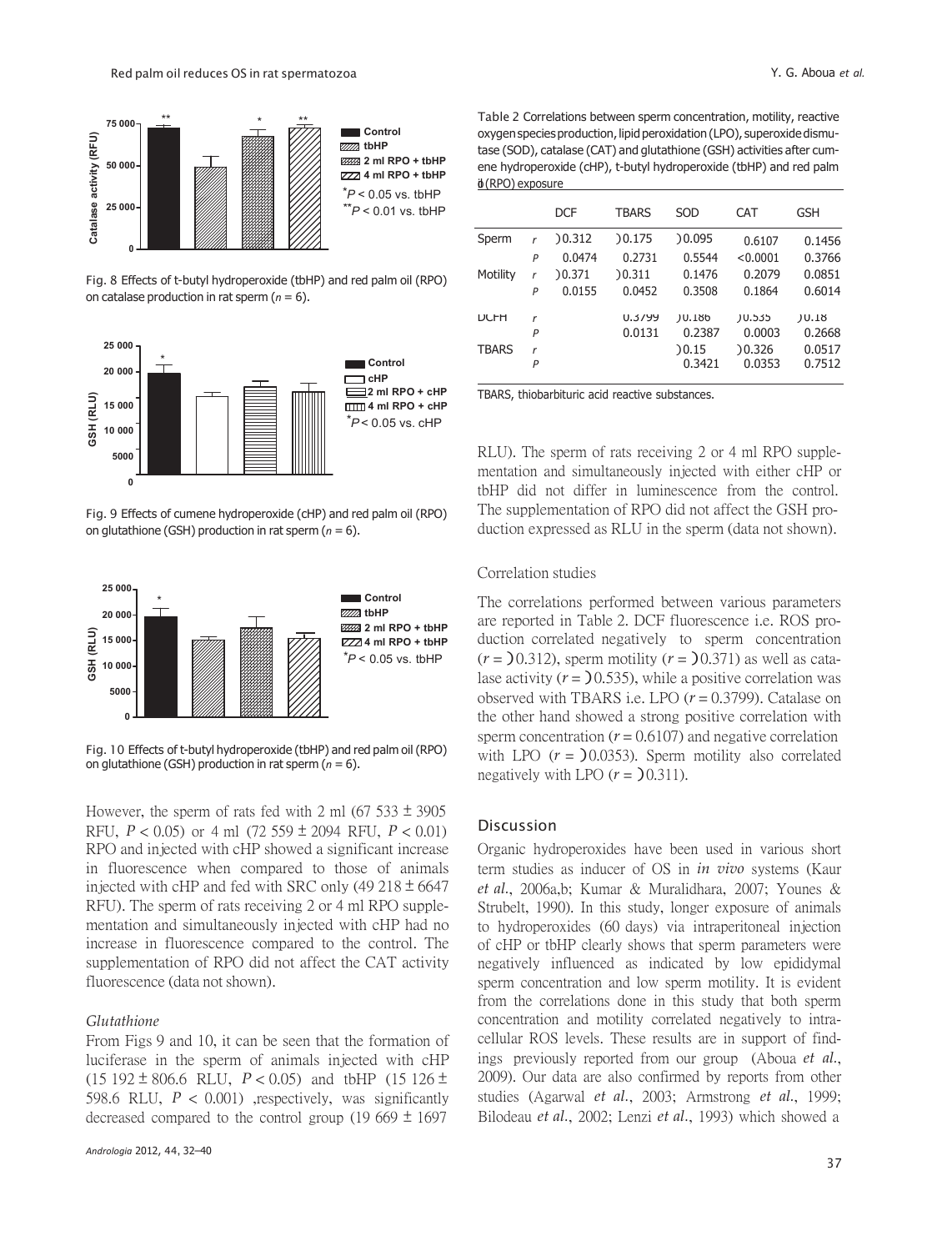correlation between high levels of ROS (superoxide, hydroxyl, hydrogen peroxide, nitric oxide, peroxynitrile) and decreased sperm motility. We speculate that the injection of organic hydroperoxides might have led to  $H<sub>2</sub>O<sub>2</sub>$  diffusing across the membranes into the sperm cells thereby inhibiting the activity of some enzymes such as glucose-6-phosphate dehydrogenase (G6PD). This can lead to a decrease in the availability of reduced nicotinamide adenine dinucleotide phosphate (NADPH). In turn, this subsequently decreased the formation of ATP, which is an important metabolite for sperm motility. In the process, cHP and tbHP created an imbalance between ROS and the scavenging capacity of the enzymes in the sperm leading to OS (Aboua *et al.*, 2009). ROS-mediated damage of sperm membranes has also been reported to be responsible for impaired sperm motility (de Lamirande & Gagnon, 1992). This can be attributed to  $H_2O_2$  attacking the lipids in the sperm plasma membrane, thereby initiating an LPO cascade and subsequently, leading to the sperm losing their capability for movement.

The correlation found between LPO and DCFH (positive) can be ascribed to the peroxidative process initiated by cHP and tbHP ultimately leading to ROSmediated protein oxidation (Ong *et al.*, 2002). The reduced sperm motility observed can also be attributed to LPO as seen from the negative correlation. It was previously reported that LPO can lead to reduced sperm counts (Agarwal *et al.*, 2003). This was possibly due to cell death attributed to OS.  $H_2O_2$  can penetrate the plasma membrane, cause protein oxidation and increase LPO production. Griveau *et al.* (1995) have shown that ROS cause a decrease in sperm motility, an increase in LPO and a loss of membrane polyunsaturated fatty acids. Our data further confirm the results from those studies.

Under physiological situations, adequate levels of antioxidants, SOD, CAT, GSH peroxidase and reductase maintain the ROS scavenging potential in the male reproductive tract and seminal fluid. When monitored more objectively, these scavengers can be used as a good indicator of sperm damage and infertility caused by oxidative stress (Sikka *et al.*, 1995). SOD is involved in dismutation stress (Sikka *et al.*, 1995). SOD is involved in dismutation coxidant action (Sundram *et al.*, 2003). The antioxidant of the O to H O and oxygen. In this study, a signifi- properties of carotenoids have been suggested to 2 2 2 cant decrease in the SOD concentration in the epididymal sperm of rats treated with 10 *l*m cHP or 20 *l*m tbHP indicated that the synthesis of the enzyme was reduced. However, the treatment with RPO increased SOD concentration to levels comparable to the control. Catalase is known to neutralise  $H_2O_2$  to water and superoxide. There is a significant decline in the activity of catalase in the epididymal sperm of rats treated with 10 *l*m cHP or 20 *l*m tbHP. From the correlations performed in this study it is evident that increased ROS levels are

accompanied by decreased catalase, more than likely due to the depleting effect caused by catalase's scavenging activity. LPO also correlated negatively with catalase, yet again confirming that in the absence of catalase or the depletion thereof it can lead to an imbalance in pro-oxidants and antioxidants, allowing ROS to cause OS with accompanying LPO. The positive correlation between catalase and sperm concentration furthermore confirms these findings. However, the regain in the catalase activity in animals fed with RPO showed that RPO was actively involved in the free radical scavenging mechanism caused by the  $H_2O_2$ . This is evident from the reduced amount of DCF in the sperm of rats injected with cHP or tbHP and receiving RPO supplementation compared to those injected with cHP or tbHP and receiving only SRC. Our data showed that GSH content was significantly decreased in the sperm of rats treated with 10 *l*m cHP or 20 *l*m tbHP. The lower levels of GSH content in the rat sperm indicated a greater participation of reduced glutathione in H2O2 detoxification (Krishnamoorthy *et al.*, 2007). However, the supplementation of RPO diet increased the level of GSH in sperm. This increased intracellular transport of GSH is essential for maintaining the redox state during OS.

Due to its content in (*a* and *b*) carotene (*a* and *b*) tocopherol and phenolic-flavonoid-rich antioxidant complex, RPO was used in this study, to investigate its scavenging and antioxidant capacity on hydroperoxideinduced OS in rat epididymal sperm *in vivo.* Tocopherol can transfer a hydrogen atom with a single electron to a free radical, thus removing the radical, before it can interact with the cell membrane. Besides playing a beneficial biological role as radical quenchers *in vivo*, tocopherols and tocotrienols are also antioxidants, which contribute to the stability of RPO. Tocopherols can interrupt lipid oxidation by inhibiting hydroperoxide formation in the chain-propagation step, or the decomposition process by inhibiting aldehyde formation (van Rooyen *et al.*, 2008). The main function of *a*-tocopherol is to prevent the peroxidation of membrane phospholipids and prevent cell membrane damage through its anti-

not only the rates of free radical scavenging, but also the reactivity of the resultant carotenoid-derived radicals. Carotenoid radical-cation or adduct radicals have been shown to be highly resonance stabilised and predicted to be relatively unreactive. They may further undergo bimolecular decay to generate non-radical products or in the case of carotene radical-adducts, may terminate radical reactions by binding to the attacking free radical (Everett *et al.*, 1996). Both *b* carotene and lycopene (found in tomatoes) have shown membrane protection against